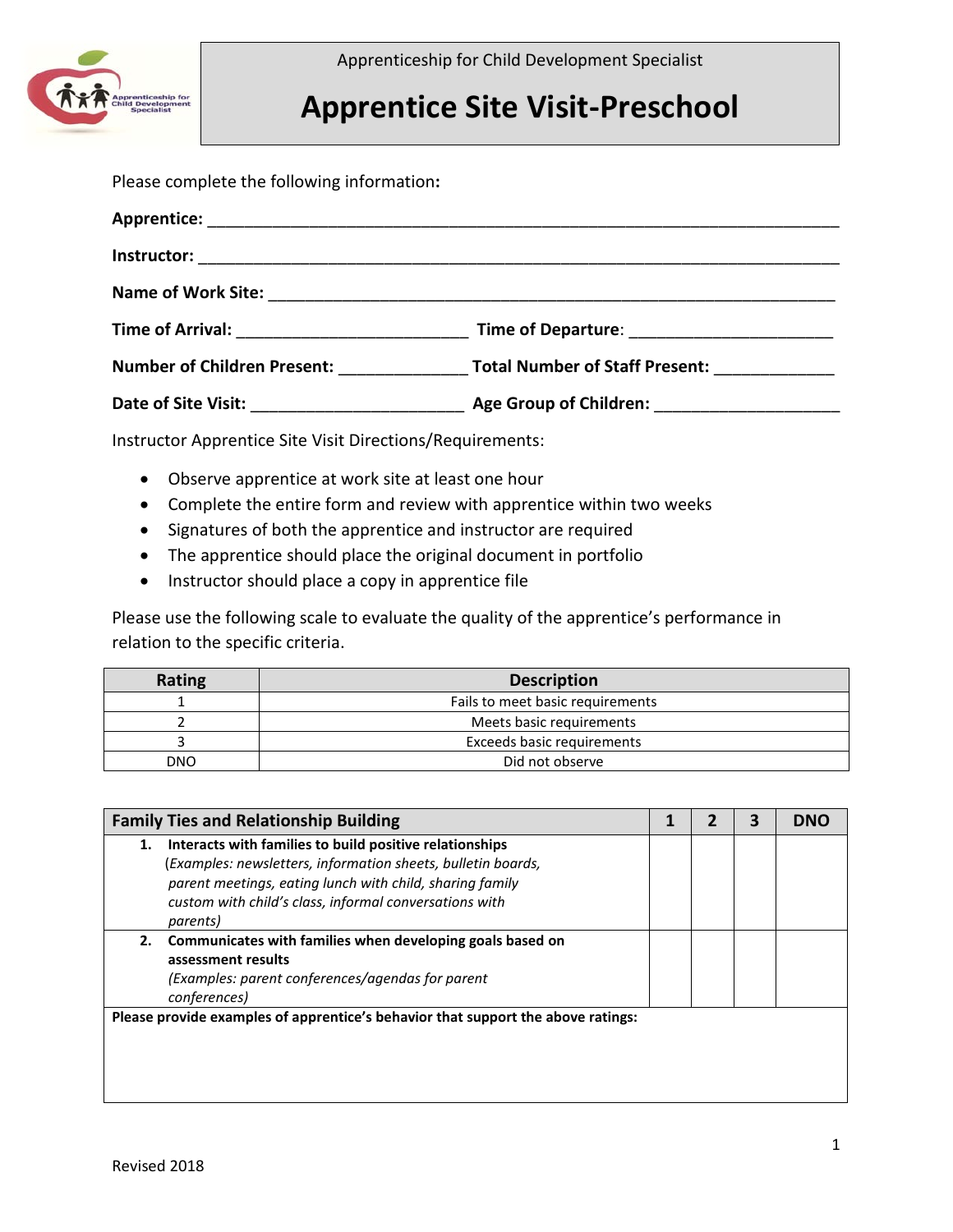| <b>Rating</b> | <b>Description</b>               |
|---------------|----------------------------------|
|               | Fails to meet basic requirements |
|               | Meets basic requirements         |
|               | Exceeds basic requirements       |
| DNO           | Did not observe                  |

| <b>Developmentally Appropriate Lesson Plans</b>                                                                                                                                                                                                                                       |  | 3 | <b>DNO</b> |
|---------------------------------------------------------------------------------------------------------------------------------------------------------------------------------------------------------------------------------------------------------------------------------------|--|---|------------|
| 1. Creates developmentally appropriate lesson plans using the WV Early<br>Learning Standards Framework Guidebook (Preschool) that include all<br>the necessary components<br>(shows progression of learning, learner outcome, objectives, procedure,<br>materials needed, references) |  |   |            |
| Includes strengths, weaknesses, and modifications in lesson planning<br>2.<br>(Examples: lesson plans include any modifications needed for<br>special needs, review of lesson after teaching to evaluate strengths<br>and weaknesses of plan)                                         |  |   |            |
| 3.<br>Creates developmentally appropriate lessons for English language arts,<br>math, science, and creative arts                                                                                                                                                                      |  |   |            |
| Please provide examples of apprentice's behavior that support the above ratings:                                                                                                                                                                                                      |  |   |            |

| <b>English Language Arts</b>                                                     |  |  |  |  |  |
|----------------------------------------------------------------------------------|--|--|--|--|--|
| Provides activities that develop language skills<br>1.                           |  |  |  |  |  |
| (Examples: at least one planned language arts activity daily, good               |  |  |  |  |  |
| language model, children are encouraged to use expressive language               |  |  |  |  |  |
| throughout the day)                                                              |  |  |  |  |  |
| 2. Provides activities that encourage emergent writing skills                    |  |  |  |  |  |
| (Examples: items labeled in classroom, writing center with paper and             |  |  |  |  |  |
| writing tools, opportunities for drawing, child dictated stories, etc.)          |  |  |  |  |  |
| 3. Creates an environment where children have access to a variety of             |  |  |  |  |  |
| developmentally appropriate materials to support emergent literacy               |  |  |  |  |  |
| (Examples: children's books, picture lotto and card games, flannel board         |  |  |  |  |  |
| materials, puppets, adult/child and child/child conversations, variety of        |  |  |  |  |  |
| papers, pencils, crayons, etc., available to children, etc.)                     |  |  |  |  |  |
| Please provide examples of apprentice's behavior that support the above ratings: |  |  |  |  |  |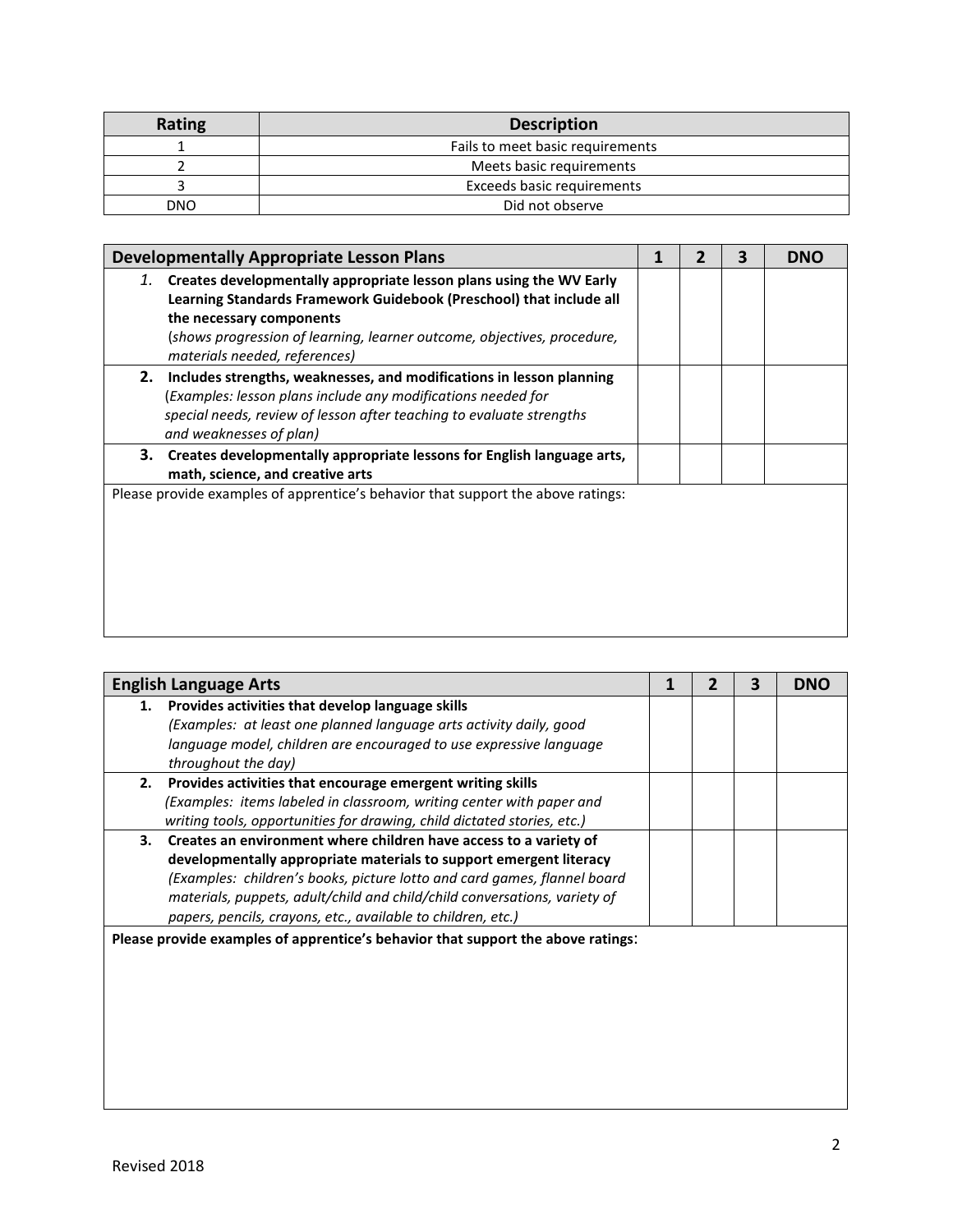| Rating | <b>Description</b>               |
|--------|----------------------------------|
|        | Fails to meet basic requirements |
|        | Meets basic requirements         |
|        | Exceeds basic requirements       |
| DNO    | Did not observe                  |

|    | <b>Math and Science</b>                                                          | 1 | 2 | $\overline{\mathbf{3}}$ | <b>DNO</b> |
|----|----------------------------------------------------------------------------------|---|---|-------------------------|------------|
| 1. | Provides activities that develop math skills                                     |   |   |                         |            |
|    | {Examples: sequence cards, same/different games, size and shape toys,            |   |   |                         |            |
|    | sorting games, sensory table and utensils/ toys for dumping, pouring and         |   |   |                         |            |
|    | measuring with appropriate materials (i.e. rice, water, sand)}                   |   |   |                         |            |
| 2. | Children have opportunities to identify and describe measurable                  |   |   |                         |            |
|    | characteristics of objects, such as length, weight, small, big, short, tall,     |   |   |                         |            |
|    | empty, full, heavy, and light                                                    |   |   |                         |            |
| 3. | Creates a sense of time through participation in daily routines                  |   |   |                         |            |
| 4. | Utilizes scientific inquiry in preschool programs                                |   |   |                         |            |
|    | (Examples: encourages children to explore cause and effect, ask "what if         |   |   |                         |            |
|    | questions, and helps children to find answers without giving them the            |   |   |                         |            |
|    | answer, etc.)                                                                    |   |   |                         |            |
| 5. | Incorporates activities that develop science skills                              |   |   |                         |            |
|    | (Examples: materials available to children: Magnifying                           |   |   |                         |            |
|    | glasses, magnets, plants/terrarium, fish aquarium, paints, etc.)                 |   |   |                         |            |
|    | Please provide examples of apprentice's behavior that support the above ratings: |   |   |                         |            |
|    |                                                                                  |   |   |                         |            |
|    |                                                                                  |   |   |                         |            |
|    |                                                                                  |   |   |                         |            |
|    |                                                                                  |   |   |                         |            |
|    |                                                                                  |   |   |                         |            |
|    |                                                                                  |   |   |                         |            |
|    |                                                                                  |   |   |                         |            |
|    |                                                                                  |   |   |                         |            |

| <b>Arts</b> |                                                                                  |  | 3 | DNO |
|-------------|----------------------------------------------------------------------------------|--|---|-----|
| 1.          | Provides activities that promote creative expression in art,                     |  |   |     |
|             | music/movement, and dramatic play                                                |  |   |     |
|             | (Examples: variety of art materials available for free choice, including 3-D     |  |   |     |
|             | materials; variety of musical recordings, dance props, and musical               |  |   |     |
|             | instruments; a variety of props for dramatic play in addition to those for       |  |   |     |
|             | housekeeping, i.e. transportation, work, adventure, fantasy, and pictures)       |  |   |     |
|             | 2. Plans and conducts activities that encourage creativity                       |  |   |     |
|             | (Examples: planned activities; teacher interacts with children, discusses        |  |   |     |
|             | ideas and helps with resources to enhance play)                                  |  |   |     |
|             | Please provide examples of apprentice's behavior that support the above ratings: |  |   |     |
|             |                                                                                  |  |   |     |
|             |                                                                                  |  |   |     |
|             |                                                                                  |  |   |     |
|             |                                                                                  |  |   |     |
|             |                                                                                  |  |   |     |
|             |                                                                                  |  |   |     |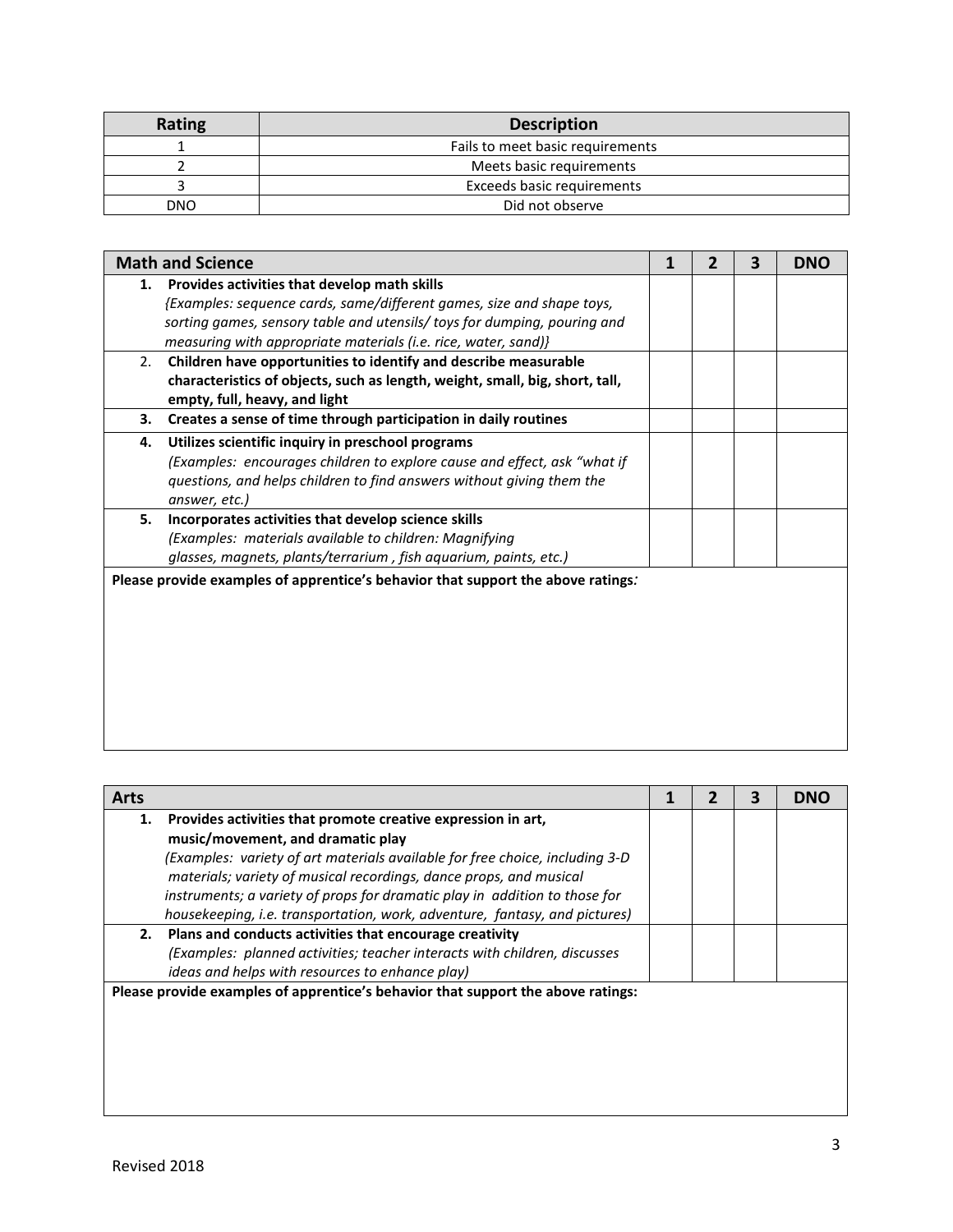| <b>Rating</b> | <b>Description</b>               |
|---------------|----------------------------------|
|               | Fails to meet basic requirements |
|               | Meets basic requirements         |
|               | Exceeds basic requirements       |
| DNO           | Did not observe                  |

|    | <b>Approaches to Learning</b>                                                                                 |  | 3 | <b>DNO</b> |
|----|---------------------------------------------------------------------------------------------------------------|--|---|------------|
| 1  | Provides appropriate ways to stimulate initiative and curiosity                                               |  |   |            |
|    | (Examples: activities and materials are provided that encourage children<br>to explore and investigate, etc.) |  |   |            |
| 2. | Targets ways to encourage persistence and attentiveness                                                       |  |   |            |
|    | (Examples: projects/activities that continue for an extended amount of                                        |  |   |            |
|    | time, children create and implement plans, children use trial and error)                                      |  |   |            |
|    | 4. Enhances cooperation                                                                                       |  |   |            |
|    | (provides opportunities for children to work together in learning                                             |  |   |            |
|    | and play experiences with peers)                                                                              |  |   |            |
|    | Please provide examples of apprentice's behavior that support the above ratings:                              |  |   |            |
|    |                                                                                                               |  |   |            |
|    |                                                                                                               |  |   |            |
|    |                                                                                                               |  |   |            |
|    |                                                                                                               |  |   |            |
|    |                                                                                                               |  |   |            |
|    |                                                                                                               |  |   |            |
|    |                                                                                                               |  |   |            |
|    |                                                                                                               |  |   |            |
|    |                                                                                                               |  |   |            |

|    | <b>Guidance, Behaviors, Scheduling, Conflict Resolution</b>                      |  | 3 | <b>DNO</b> |
|----|----------------------------------------------------------------------------------|--|---|------------|
| 1. | Uses Developmentally Appropriate Practices for guiding preschoolers              |  |   |            |
|    | (Examples: I Messages, conflict resolution, Conscious Discipline)                |  |   |            |
| 2. | Arranges the environment in a way that helps support the development             |  |   |            |
|    | of self-regulation                                                               |  |   |            |
|    | (Examples: quiet space, break up large open areas, etc.)                         |  |   |            |
| З. | Follows consistent and responsive routines/transitions                           |  |   |            |
|    | Please provide examples of apprentice's behavior that support the above ratings: |  |   |            |